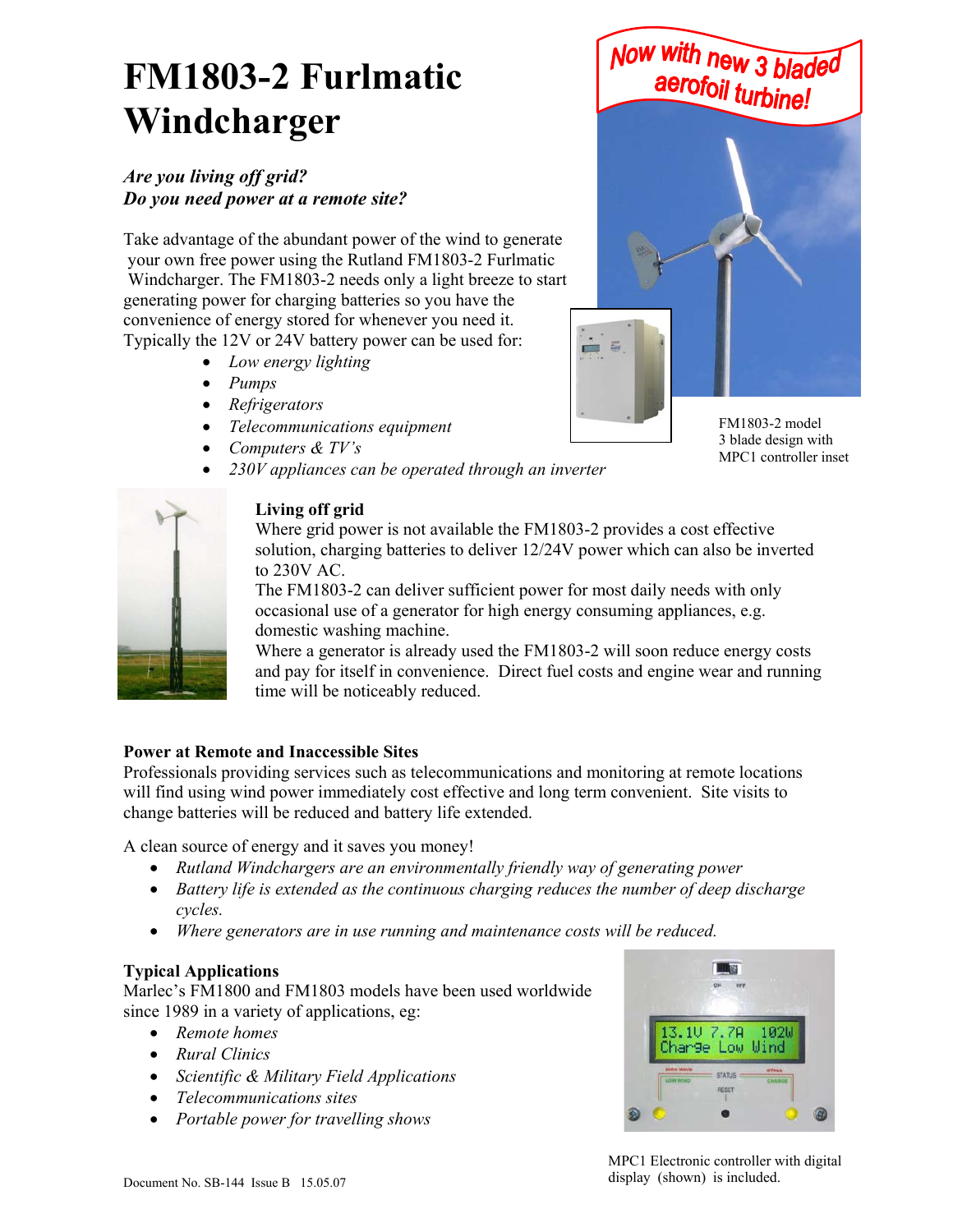#### **Technical Features**

**The FM1803-2 Furlmatic Windcharger** with its robust 3-bladed wind turbine is supplied with it's purpose designed controller.

- New 3 bladed turbine design combines an efficient profile with a durable injection moulded construction.
- The 3 phase generator has a very low torque enabling power generation to start from just 3m/s (<7mph) windspeed.
- Rutland unique disc type brushless generator design has a high degree of inertia that keeps the turbine spinning between gusts of wind where other designs stop and start. As such the FM1803-2 delivers more power into a battery over a given period than all other commercial turbines of the same diameter that we know of and even some larger turbines.
- Sliprings at the tower top allow the turbine freedom to find the wind over 360° rotation.
- AC power is generated and transmitted to the controller. As the AC is generated at high voltage power losses are low allowing small cable to be used, minimising installation costs.
- Marlec's well established furling tail system is used on the FM1803-2. The tail normally directs the turbine into wind but a simple gravity induced mechanism operates at 15m/s (35mph) to push the turbine off wind thus reducing it's speed. This provides protection from the forces exerted on the turbine and tower in very high winds and assures longevity of the product.
- MPC1 Controller incorporates 4 key features; 3 phase transformer to reduce voltage, a rectifier to convert AC to DC an electronic controller and battery overcharge protection.

**MPC1 Controller** electronics optimise the performance of the turbine to generate more power into the battery. It does this by switching the power ratios between high and low wind speed modes. The digital display keeps the user informed of the status of operation. The MPC1 functions and features are:

- LCD displays: battery voltage, charge in Watts & Amps and low battery voltage warning sign.
- LCD also displays the mode of operation: low wind mode, high wind mode, stall, battery full.
- A switch to start and stall the turbine.
- LED's to indicate operation modes & warnings
- Automatic delayed change of operation to avoid rapid switching. This takes account of short gusts of wind and waits for a sustained higher wind or voltage to be reached before changeover.
- Battery overcharge protection turbine stall is invoked when the batteries are full at 14.4V & 28.8V @ 25°C thus reducing unnecessary wear and tear on the turbine. It automatically restarts as the battery volts fall to the lower limits of 12.5V & 25V.
- A re-set button allows the user to restart the wind turbine before this lower limit is reached.
- Temperature compensation ensures that the battery voltage switching points are automatically adjusted for ambient temperature to maintain optimum battery performance